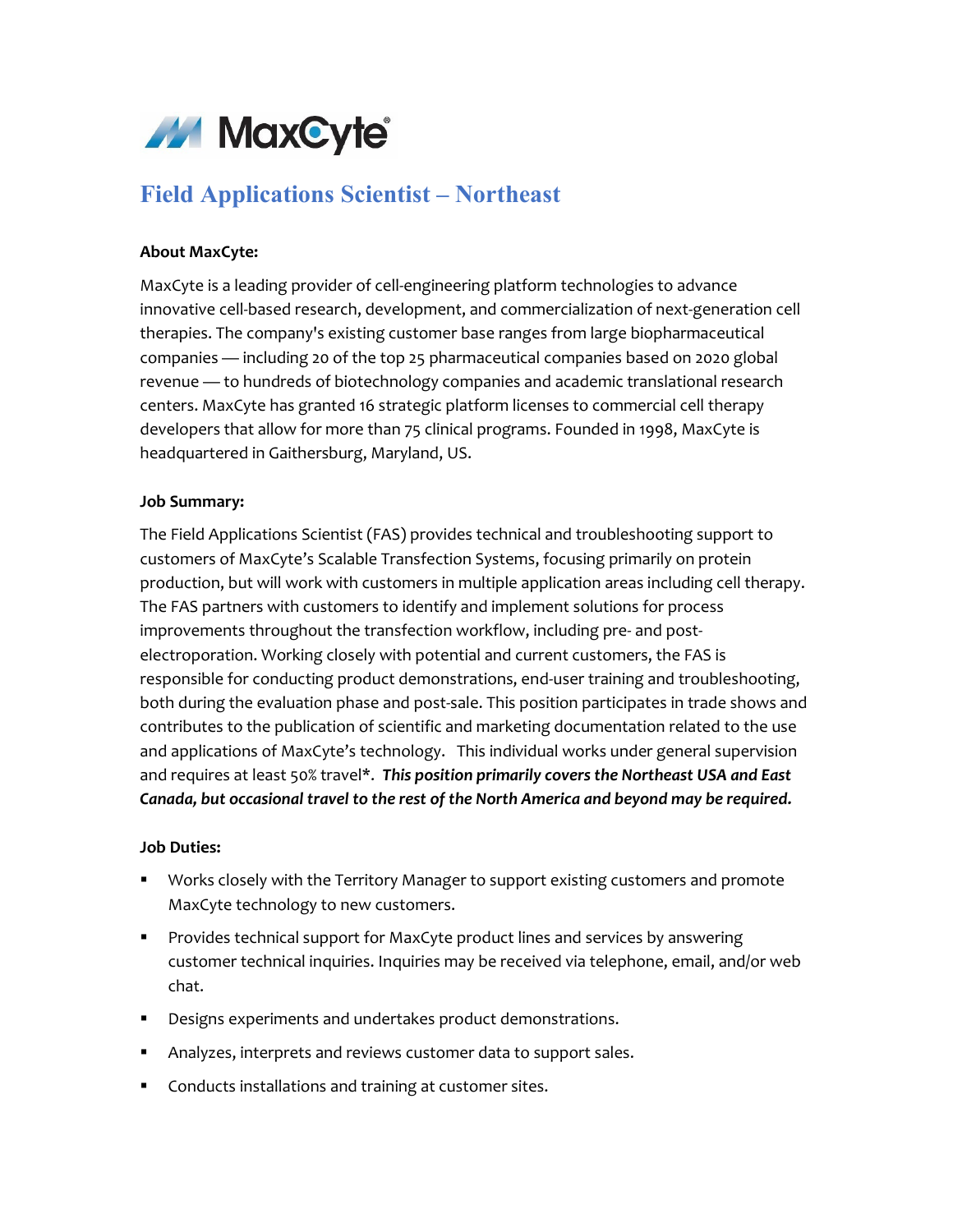- **Troubleshoots the integration of MaxCyte technology into the customer workflow,** developing and recommending solutions.
- **Works collaboratively across the business with the global FAS team, and with technical,** sales and marketing teams to ensure high customer satisfaction.
- **Presents technical and product information at conferences and during customer field** visits.
- **Presents technical updates to colleagues and contributes to department meetings.**
- Makes recommendations for future process improvements, and implements those actions accordingly. Identifies new applications for MaxCyte technology.
- Accurately records pertinent information from customer interactions and follows up to ensure customer satisfaction.
- **Performs instrument calibrations and upgrades.**
- **IDENTIFIER** Identifies, documents and communicates new competitive activities, products or field activities / strategies to the internal scientific and marketing team.
- Performs regular literature reviews and identifies key opinion leaders in MaxCyte's major application areas.
- **Complies with all applicable policies regarding health, safety and environmental policies.**

# **Job Requirements:**

- **MS or PhD in bioengineering, molecular biology, biochemistry or related field.**
- Recent hands-on experience in mammalian cell culture essential.
- At least 3 years' experience in protein production and/or drug discovery process development.
- **Hands-on experience in large scale cell culture and/or high throughput cell-based** screening a distinct advantage.
- Working knowledge in primary cell culture and gene-editing such as CRISPR/Cas9 a distinct advantage.
- **Experience in a customer facing role preferred.**
- **Robust trouble shooting skills.**
- Strong written, verbal and interpersonal skills. Ability to communicate effectively with customers and internal teams.
- **Proactive; works under minimal supervision.**
- **Preference will be given to applicants who reside in the Northeast USA or East Canada.**
- \* Ability to travel ~ 50-70% (under normal, non-pandemic situations).